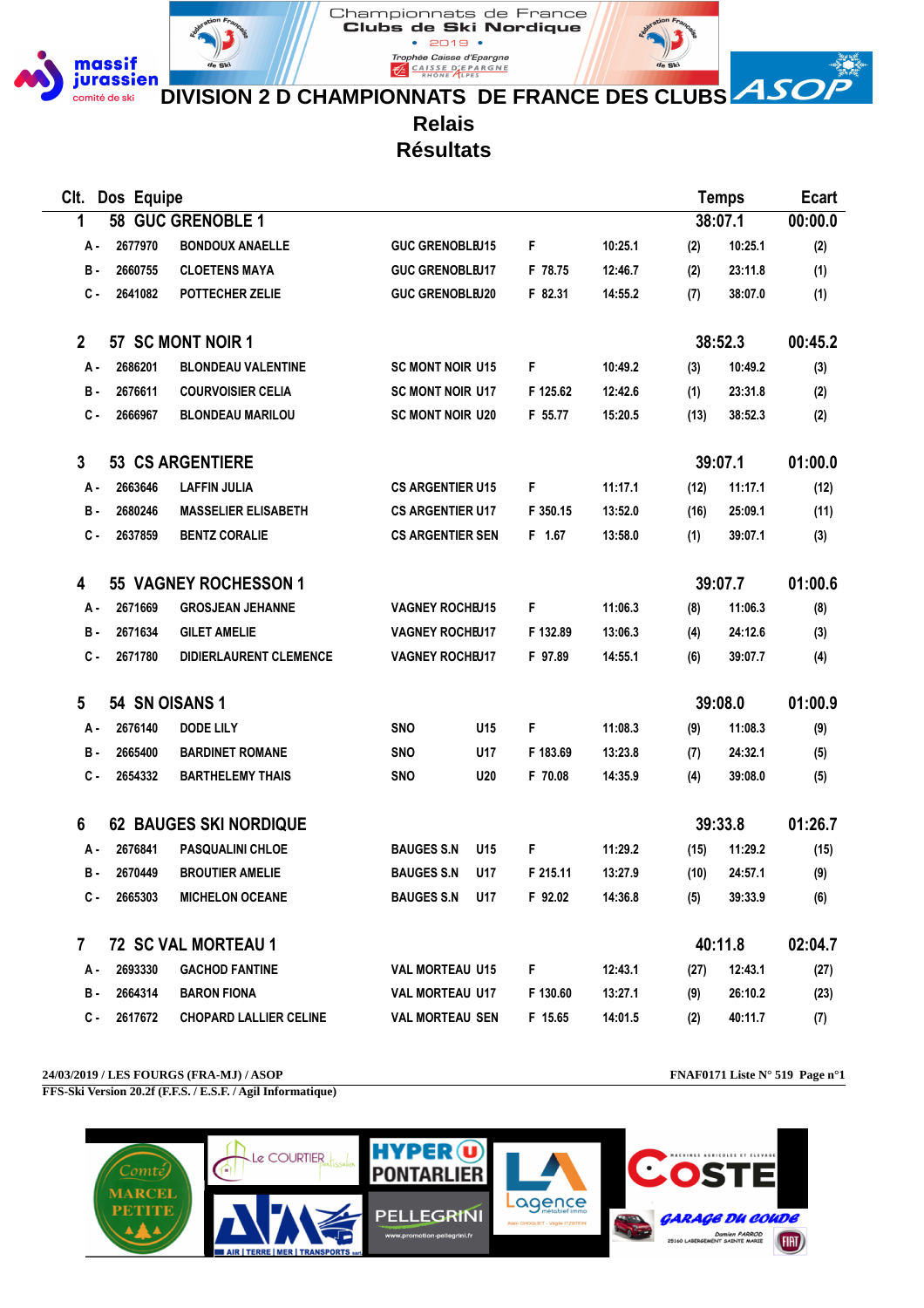| CIt.       | Dos Equipe     |                                |                         |            |          |         |      | <b>Temps</b> | Ecart   |
|------------|----------------|--------------------------------|-------------------------|------------|----------|---------|------|--------------|---------|
| 8          |                | 56 HAUT-JURA SKI 1             |                         |            |          |         |      | 40:12.6      | 02:05.5 |
| А.         | 2678504        | <b>LORGE ZOE</b>               | <b>HT JURA SKI</b>      | U15        | F        | 11:28.0 | (14) | 11:28.0      | (14)    |
| <b>B</b> - | 2681805        | <b>BOUTON MELIE</b>            | <b>HT JURA SKI</b>      | U15        | F        | 13:43.1 | (13) | 25:11.1      | (12)    |
| $c -$      | 2639530        | <b>MOYSE CLAIRE</b>            | <b>HT JURA SKI</b>      | <b>U20</b> | F 53.20  | 15:01.4 | (9)  | 40:12.5      | (8)     |
| 9          |                | 52 SC GRANDVAUX 1              |                         |            |          |         |      | 40:15.5      | 02:08.4 |
| А.         | 2687106        | <b>CHOUARD LOLA</b>            | <b>SC GRANDVAUXU15</b>  |            | F        | 11:35.2 | (18) | 11:35.2      | (18)    |
| в.         | 2669529        | <b>MOUGIN THEA</b>             | <b>SC GRANDVAUXU17</b>  |            | F 130.69 | 13:33.5 | (11) | 25:08.7      | (10)    |
| с.         | 2643665        | <b>DUCHAUFOUR EVE ONDINE</b>   | <b>SC GRANDVAUXU20</b>  |            | F 53.97  | 15:06.8 | (10) | 40:15.5      | (9)     |
| 10         | 51 CS MEGEVE   |                                |                         |            |          |         |      | 40:19.0      | 02:11.9 |
| А.         | 2672566        | <b>BAUDRY LORENA</b>           | <b>CS MEGEVE</b>        | U15        | F        | 11:16.8 | (11) | 11:16.8      | (11)    |
| в.         | 2664469        | <b>MARCINIAK JULIE</b>         | <b>CS MEGEVE</b>        | U17        | F 170.93 | 13:01.3 | (3)  | 24:18.1      | (4)     |
| С.         | 2615767        | <b>BOVAGNE LINA</b>            | <b>CS MEGEVE</b>        | <b>SEN</b> | F 56.52  | 16:00.9 | (19) | 40:19.0      | (10)    |
| 11         |                | 65 CESN REVARD 1               |                         |            |          |         |      | 40:49.0      | 02:41.9 |
| А.         | 2654662        | LE FLOCH LISE                  | <b>CN REVARD</b>        | U15        | F        | 10:49.6 | (4)  | 10:49.6      | (4)     |
| в.         | 2665791        | <b>SAUSSAC MONTENE</b>         | <b>CN REVARD</b>        | U17        | F        | 14:49.4 | (31) | 25:39.0      | (18)    |
| С.         | 2661568        | <b>SAILLET MARIE</b>           | <b>CN REVARD</b>        | <b>U20</b> | F 77.14  | 15:10.0 | (11) | 40:49.0      | (11)    |
| 12         |                | 81 SC MONT NOIR 2              |                         |            |          |         |      | 40:49.5      | 02:42.4 |
| А.         | 2694138        | <b>CAT JULIE</b>               | <b>SC MONT NOIR U15</b> |            | F        | 11:32.9 | (16) | 11:32.9      | (16)    |
| <b>B</b> - | 2676609        | <b>CAT LENA</b>                | <b>SC MONT NOIR U17</b> |            | F 144.93 | 13:06.3 | (4)  | 24:39.2      | (6)     |
| С.         | 2650562        | <b>LANGEL CORALIE</b>          | <b>SC MONT NOIR U20</b> |            | F 121.56 | 16:10.3 | (20) | 40:49.5      | (12)    |
| 13         | 78 SN OISANS 2 |                                |                         |            |          |         |      | 40:50.3      | 02:43.2 |
| А.         | 2670479        | <b>BOURGUIGNON LOULA</b>       | <b>SNO</b>              | U15        | F        | 11:09.0 | (10) | 11:09.0      | (10)    |
| <b>B</b> - | 2670546        | <b>TAIRRAZ NOEMIE</b>          | <b>SNO</b>              | U15        | F        | 13:47.0 | (15) | 24:56.0      | (8)     |
| с.         | 2266443        | <b>ARNOULD ALINE</b>           | <b>SNO</b>              | <b>SEN</b> | F 84.27  | 15:54.3 | (17) | 40:50.3      | (13)    |
| 14         |                | <b>59 ORRES EMBRUN</b>         |                         |            |          |         |      | 41:15.1      | 03:08.0 |
| А -        | 2694100        | <b>BAILLON ALBANE</b>          | <b>ORRES EMBRUNI5</b>   |            | F.       | 12:44.1 | (28) | 12:44.1      | (28)    |
| в.         | 2664336        | <b>PRONO CLARA</b>             | <b>ORRES EMBRUNJ17</b>  |            | F 196.93 | 14:02.4 | (19) | 26:46.5      | (28)    |
| С.         | 2122387        | <b>THOMAS HUGUE CORALINE</b>   | <b>ORRES EMBRUNSEN</b>  |            | $F$ 0.00 | 14:28.6 | (3)  | 41:15.1      | (14)    |
| 15         |                | <b>66 BASSE SUR LE RUPT SN</b> |                         |            |          |         |      | 41:21.9      | 03:14.8 |
| А -        | 2671666        | <b>LAVANCIER THESSA</b>        | <b>BASS/RUPT SN U15</b> |            | F.       | 12:00.5 | (23) | 12:00.5      | (23)    |
| в.         | 2664568        | <b>TRIBOULOT JEANNE</b>        | <b>BASS/RUPT SN U17</b> |            | F 150.35 | 14:04.6 | (22) | 26:05.1      | (22)    |
| c -        | 2634296        | <b>GERMAIN LUCILLE</b>         | <b>BASS/RUPT SN SEN</b> |            | F 52.49  | 15:16.8 | (12) | 41:21.9      | (15)    |

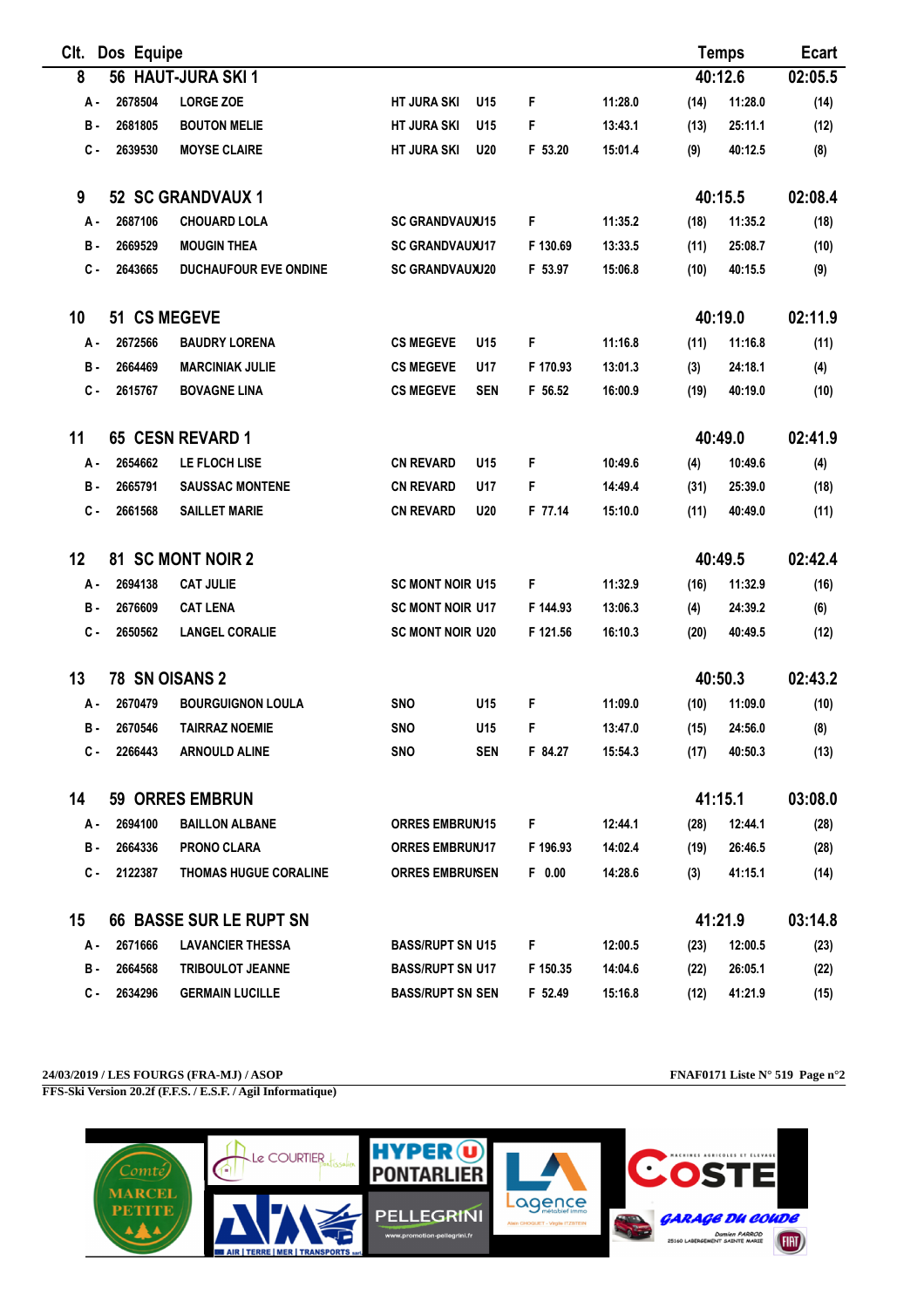| Clt.                           | Dos Equipe           |                              |                         |            |          | <b>Temps</b> |      | <b>Ecart</b> |         |
|--------------------------------|----------------------|------------------------------|-------------------------|------------|----------|--------------|------|--------------|---------|
| 16                             | <b>74 CS MERIBEL</b> |                              |                         |            |          |              |      | 41:30.5      | 03:23.4 |
| А.                             | 2662837              | <b>MARTIN ANDREA</b>         | <b>CS MERIBEL</b>       | U15        | F        | 12:46.8      | (29) | 12:46.8      | (29)    |
| в.                             | 2654373              | <b>LAMBERT TALIA</b>         | <b>CS MERIBEL</b>       | U17        | F 173.45 | 13:46.8      | (14) | 26:33.6      | (27)    |
| c.                             | 2655903              | <b>BERTRAND FANY</b>         | <b>CS MERIBEL</b>       | U17        | F 122.39 | 14:56.9      | (8)  | 41:30.5      | (16)    |
| 17                             | 68 MOUTHE 1          |                              |                         |            |          |              |      | 41:40.9      | 03:33.8 |
| А.                             | 2694212              | <b>JEANTET MAE</b>           | <b>A.S MOUTHE</b>       | U15        | F        | 10:50.6      | (5)  | 10:50.6      | (5)     |
| в.                             | 2683259              | <b>ARDIET ELEONORE</b>       | <b>A.S MOUTHE</b>       | U17        | F 281.29 | 14:28.0      | (27) | 25:18.6      | (14)    |
| с.                             | 2671533              | <b>COURTET MANON</b>         | <b>A.S MOUTHE</b>       | <b>U20</b> | F 88.58  | 16:22.3      | (23) | 41:40.9      | (17)    |
| 18                             |                      | 80 HAUT-JURA SKI 2           |                         |            |          |              |      | 41:44.3      | 03:37.2 |
| А.                             | 2687149              | <b>GERMAIN MYRTILLE</b>      | <b>HT JURA SKI</b>      | U15        | F        | 11:39.3      | (20) | 11:39.3      | (20)    |
| в.                             | 2668155              | <b>SAVOIE LISA</b>           | <b>HT JURA SKI</b>      | U17        | F 184.85 | 14:20.4      | (24) | 25:59.7      | (21)    |
| с.                             | 2322902              | <b>LAZZAROTTO JULIETTE</b>   | <b>HT JURA SKI</b>      | <b>SEN</b> | F 80.17  | 15:44.7      | (16) | 41:44.4      | (18)    |
| 19                             |                      | <b>60 E.S. VALLOUISE</b>     |                         |            |          |              |      | 42:02.3      | 03:55.2 |
| А-                             | 2671606              | <b>BASSA INA</b>             | ES VALLOUISE U15        |            | F        | 10:52.8      | (6)  | 10:52.8      | (6)     |
| в.                             | 2667022              | <b>BAPTISTE LOUNA</b>        | <b>ES VALLOUISE U17</b> |            | F 339.03 | 14:22.4      | (25) | 25:15.2      | (13)    |
| с.                             | 2625963              | <b>PIRON SILENE</b>          | ES VALLOUISE SEN        |            | F 112.90 | 16:47.1      | (26) | 42:02.3      | (19)    |
| 20                             |                      | <b>79 VAGNEY ROCHESSON 2</b> |                         |            |          |              |      | 42:08.1      | 04:01.0 |
| А.                             | 2677373              | <b>GONCALVES MELINA</b>      | <b>VAGNEY ROCHEU15</b>  |            | F        | 13:10.8      | (33) | 13:10.8      | (33)    |
| в.                             | 2661275              | PONTA PAOLA                  | <b>VAGNEY ROCHEU17</b>  |            | F 132.97 | 13:21.3      | (6)  | 26:32.1      | (25)    |
| $c -$                          | 2632009              | <b>CUNAT AMELIE</b>          | <b>VAGNEY ROCHESEN</b>  |            | F 67.39  | 15:36.0      | (14) | 42:08.1      | (20)    |
| 21                             |                      | <b>64 ARECHES BEAUFORT</b>   |                         |            |          |              |      | 42:11.9      | 04:04.8 |
| А.                             | 2656995              | <b>HENAFF CELIA</b>          | <b>SC ARECHES</b>       | U15        | F        | 10:11.3      | (1)  | 10:11.3      | (1)     |
| в.                             | 2666103              | <b>GERARD GESLIN MAILYS</b>  | <b>SC ARECHES</b>       | U17        | F 287.90 | 14:29.2      | (28) | 24:40.5      | (7)     |
| с.                             | 2639569              | <b>HENAFF ELOISE</b>         | <b>SC ARECHES U20</b>   |            | F 176.42 | 17:31.4      | (31) | 42:11.9      | (21)    |
| 22                             |                      | 61 OLYMPIC MONT D'OR 1       |                         |            |          |              |      | 42:15.2      | 04:08.1 |
| А.                             | 2691673              | <b>PRIMET MARINE</b>         | <b>OLYMP MT DORU15</b>  |            | F        | 12:25.4      | (25) | 12:25.4      | (25)    |
| в.                             | 2676339              | <b>NICOD MARION</b>          | <b>OLYMP MT DORU17</b>  |            | F 177.94 | 14:08.0      | (23) | 26:33.4      | (26)    |
| С.                             | 2643697              | <b>ZAMBAUX LEA</b>           | <b>OLYMP MT DORSEN</b>  |            | F 64.66  | 15:41.9      | (15) | 42:15.3      | (22)    |
| 69 MOLSHEIM SKI NORDIQUE<br>23 |                      |                              |                         |            | 42:31.1  | 04:24.0      |      |              |         |
| А -                            | 2682103              | <b>ERBS JOSEPHINE</b>        | MOLSHEIM SN U15         |            | F.       | 11:01.5      | (7)  | 11:01.5      | (7)     |
| в.                             | 2670317              | <b>GRAILLOT BUNING HANNA</b> | <b>MOLSHEIM SN U17</b>  |            | F 268.81 | 14:37.8      | (30) | 25:39.3      | (19)    |
| С.                             | 2626561              | <b>MURA MATHILDE</b>         | <b>MOLSHEIM SN SEN</b>  |            | F 286.71 | 16:51.8      | (27) | 42:31.1      | (23)    |

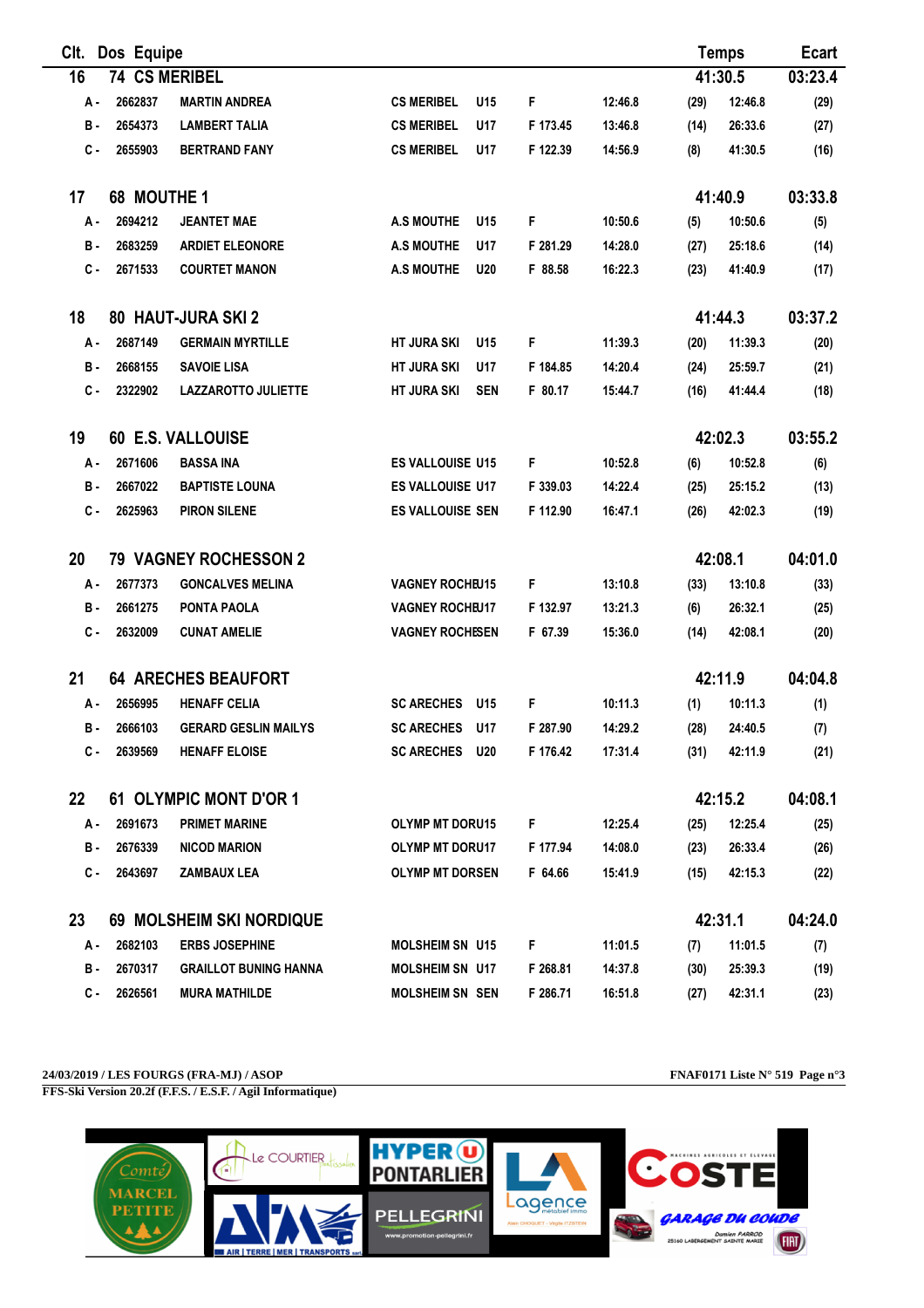| CIt.  | Dos Equipe |                               |                          |          |         |      | <b>Temps</b> | <b>Ecart</b> |
|-------|------------|-------------------------------|--------------------------|----------|---------|------|--------------|--------------|
| 24    |            | 73 PREMANON 1                 |                          |          |         |      | 42:32.5      | 04:25.4      |
| А.    | 2660240    | <b>VINCENT CHLOE</b>          | <b>PREMANON SC U15</b>   | F        | 11:35.6 | (19) | 11:35.6      | (19)         |
| в.    | 2657180    | <b>SIBERCHICOT LISA</b>       | <b>PREMANON SC U17</b>   | F 102.97 | 14:04.1 | (21) | 25:39.7      | (20)         |
| с.    | 2666200    | <b>GRANDCLEMENT FLORINE</b>   | <b>PREMANON SC U20</b>   | F 120.86 | 16:52.9 | (28) | 42:32.6      | (24)         |
| 25    |            | 85 SC MONT NOIR 3             |                          |          |         |      | 42:50.7      | 04:43.6      |
| А.    | 2694139    | <b>COURVOISIER MORGANE</b>    | <b>SC MONT NOIR U15</b>  | F        | 12:56.4 | (32) | 12:56.4      | (32)         |
| в.    | 2683910    | <b>COURVOISIER LEA</b>        | <b>SC MONT NOIR U17</b>  | F 204.84 | 13:35.3 | (12) | 26:31.7      | (24)         |
| $c -$ | 2638033    | <b>BLONDEAU MAELISS</b>       | <b>SC MONT NOIR SEN</b>  | F 183.70 | 16:19.0 | (21) | 42:50.7      | (25)         |
| 26    |            | <b>63 SC PEISEY-VALLANDRY</b> |                          |          |         |      | 42:51.0      | 04:43.9      |
| А.    | 2681736    | <b>HAMMERER CAMILLE</b>       | SC PEISEY VA U15         | F        | 11:26.9 | (13) | 11:26.9      | (13)         |
| в.    | 2666812    | <b>TAFFIN NINA</b>            | SC PEISEY VA U17         | F 192.34 | 14:03.3 | (20) | 25:30.2      | (16)         |
| с.    | 2660964    | <b>GONTHARET MARIE</b>        | <b>SC PEISEY VA U20</b>  | F 157.24 | 17:20.8 | (30) | 42:51.0      | (26)         |
| 27    |            | <b>77 SC GRANDVAUX 2</b>      |                          |          |         |      | 43:08.6      | 05:01.5      |
| А-    | 2692435    | <b>PRUVOT ZOE</b>             | <b>SC GRANDVAUXU15</b>   | F        | 12:49.1 | (30) | 12:49.1      | (30)         |
| в.    | 2675560    | <b>CHOUARD JULIETTE</b>       | <b>SC GRANDVAUXU17</b>   | F 183.83 | 13:57.9 | (18) | 26:47.0      | (29)         |
| c.    | 2669147    | <b>FAIVRE MARYLOU</b>         | <b>SC GRANDVAUXU20</b>   | F 126.99 | 16:21.6 | (22) | 43:08.6      | (27)         |
| 28    |            | 70 GAP-BAYARD 1               |                          |          |         |      | 43:15.4      | 05:08.3      |
| А.    | 2691656    | <b>MERY VALENTINE</b>         | <b>GAP-BAYARD</b><br>U15 | F        | 12:24.5 | (24) | 12:24.5      | (24)         |
| в.    | 2690974    | <b>LADA CLEMENCE</b>          | <b>GAP-BAYARD</b><br>U15 | F        | 14:26.0 | (26) | 26:50.5      | (30)         |
| с.    | 2656145    | <b>CHAUVIN CHLOE</b>          | GAP-BAYARD U20           | F 165.74 | 16:24.9 | (24) | 43:15.4      | (28)         |
| 29    |            | <b>75 SC L'ABBAYE</b>         |                          |          |         |      | 43:38.7      | 05:31.6      |
| А.    | 2686205    | <b>CHAMBELLAND AGATHE</b>     | <b>SC ABBAYE</b><br>U15  | F        | 11:57.9 | (22) | 11:57.9      | (22)         |
| в.    | 2681114    | <b>HUYGHE LOU</b>             | <b>SC ABBAYE</b><br>U17  | F 204.16 | 13:26.5 | (8)  | 25:24.4      | (15)         |
| с.    | 2666071    | <b>MEYNIER BLANDINE</b>       | <b>SC ABBAYE</b><br>U20  | F 287.43 | 18:14.3 | (33) | 43:38.7      | (29)         |
| 30    |            | 67 AS GERARDMER SN 1          |                          |          |         |      | 43:39.3      | 05:32.2      |
| А -   | 2677958    | <b>RUER JUSTINE</b>           | <b>GERARDMER SNJ15</b>   | F        | 11:34.9 | (17) | 11:34.9      | (17)         |
| в.    | 2660021    | <b>BOUSSARD CAPUCINE</b>      | <b>GERARDMER SNJ17</b>   | F 347.58 | 15:18.8 | (33) | 26:53.7      | (31)         |
| С.    | 2661267    | <b>GROSJEAN MARINE</b>        | <b>GERARDMER SNJ17</b>   | F 211.12 | 16:45.6 | (25) | 43:39.3      | (30)         |
| 31    |            | <b>84 PREMANON 2</b>          |                          |          |         |      | 44:31.6      | 06:24.5      |
| А -   | 2686961    | <b>BRENIAUX ISALYNE</b>       | <b>PREMANON SC U15</b>   | F        | 12:35.6 | (26) | 12:35.6      | (26)         |
| в.    | 2680651    | <b>SERRETTE LISA</b>          | <b>PREMANON SC U17</b>   | F 140.12 | 14:36.3 | (29) | 27:11.9      | (32)         |
| С.    | 2637410    | <b>DELECOUR AURIANE</b>       | <b>PREMANON SC SEN</b>   | F 270.28 | 17:19.7 | (29) | 44:31.6      | (31)         |

## **24/03/2019 / LES FOURGS (FRA-MJ) / ASOP FNAF0171 Liste N° 519 Page n°4**

**FFS-Ski Version 20.2f (F.F.S. / E.S.F. / Agil Informatique)**